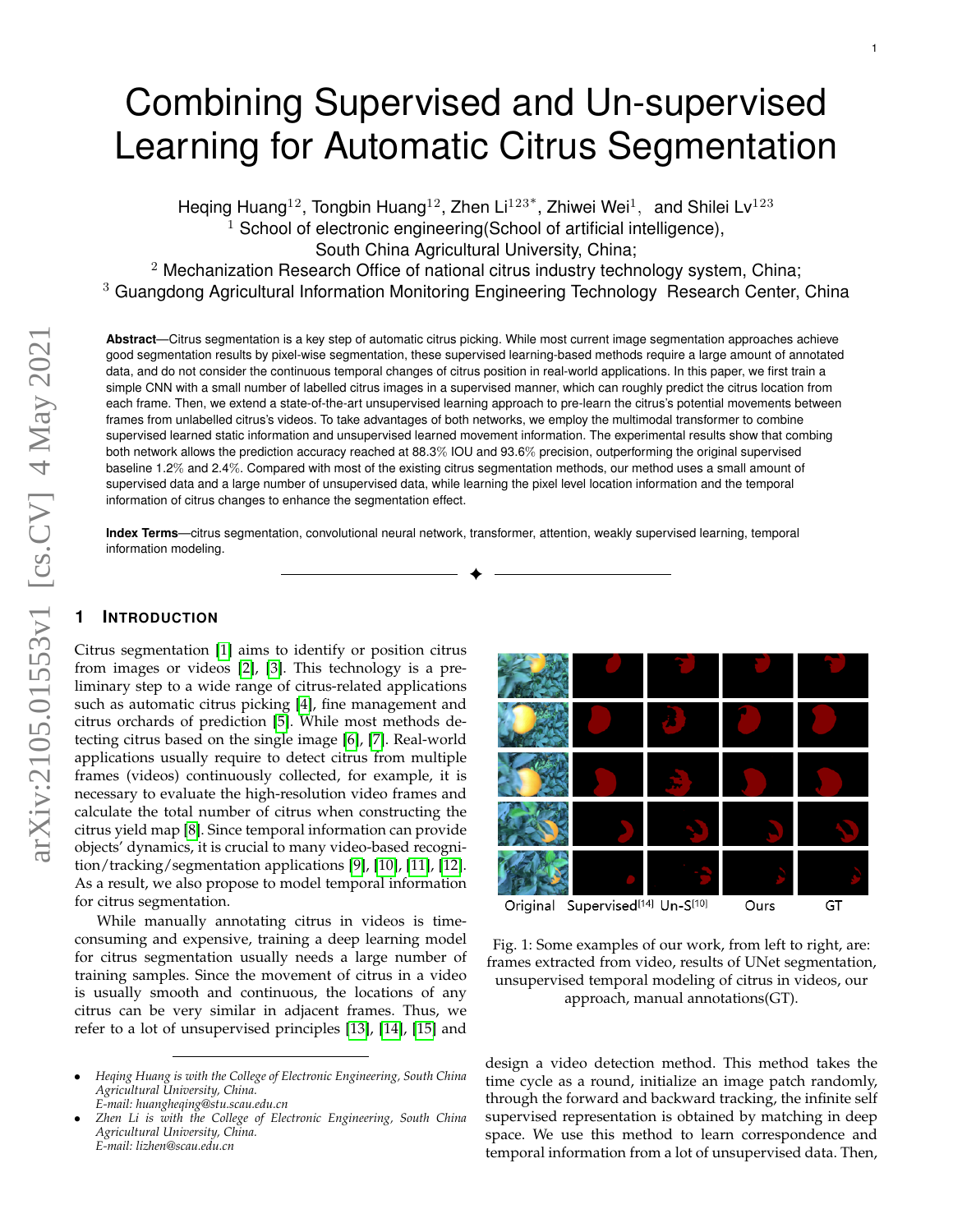we trained the supervised semantic segmentation model [\[16\]](#page-5-15), [\[17\]](#page-5-16), [\[18\]](#page-5-17), [\[19\]](#page-5-18) to get the prediction chart. Finally, we can potentially learn the elements between different prediction results through attention. Specifically, we use point-topoint pixel segmentation and the correspondence learned in the video to fuse them through a converter formed by attention mechanism. In other words, this method only uses a small amount of labeled data and does not need expensive labeling cost. It combines supervised learning with unsupervised learning, and uses attention mechanism to get better segmentation results.

To evaluate the proposed approach, we specifically collected a citrus segmentation dataset and make it publicly available, which is another contribution of this paper. The dataset contains 1513 annotated citrus images and a large number of unlabelled citrus videos. we have compared our approach to existing supervised and unsupervised approaches. On this dataset, our approach generated the IOU result of 88.3% and the pixel accuracy of 93.6% by combining the unsupervised method with the supervised method based on UNet [\[16\]](#page-5-15), as well as the IOU result of 85.3% and the pixel accuracy of 92.1% by combining the unsupervised method based on the PSPNet [\[17\]](#page-5-16), which are clearly outperformed the results achieved by supervised baselines. Our segmentation example is shown in Figure 1.

The main contributions of our study can be summarized as follows: 1) We propose a weakly supervised learning method to combine the point-to-point pixel segmentation and temporal continuity provided by videos, it not only provides rich time information, but solves the problem of low utilization of a large number of unlabeled video data in real scenes; 2) We provide 1513 citrus images with annotation and 300 citrus videos dataset.

# **2 RELATED WORK**

This section presents a comprehensive review on computer vision-based methods for conventional citrus object detection and its development in deep learning (from sect. [2.1](#page-1-0) to sect. [2.2\)](#page-1-1). This section gives a brief introduction to the methods used in this paper, like video detection, self-supervised learning.(sect. [2.3](#page-1-2) to sect. [2.4\)](#page-1-3).

## <span id="page-1-0"></span>**2.1 Traditional method**

Early citrus recognition studies under natural conditions were mainly focused on traditional image processing algorithms. For example, Investigation by Hissin et al [\[20\]](#page-5-19) showed that a effective method of circular Hough transform for target detection. Dorj et al [\[21\]](#page-6-0) proposed different color features in images to predict the yield of citrus that converted RGB images to HSV images, then distinguish the color of citrus. These methods have high complexity and there are difficult to accurately identify the citrus under the condition of dense accumulation and leaves occlusion.

#### <span id="page-1-1"></span>**2.2 Deep learning method**

Many existing deep learning methods also achieve good segmentation results in the field of citrus detection. Deng et al [\[22\]](#page-6-1) use Mask R-CNN [\[23\]](#page-6-2) and optimizes the main convolution part and mask branch part to achieve efficient detection of dense small-scale citrus flowers in complex structure images. Bi et al [\[7\]](#page-5-6) used multiple segmentation method to improve the multi-scale image detection ability and real-time performance of citrus target recognition model, then complete the training of the citrus target recognition model based on transfer learning. Xiong et al [\[6\]](#page-5-5) referred to the residual network and dense connection network, which realizes the reuse and fusion of multi-layer features of the network, and enhances the robustness of small target and overlapping occlusion fruit recognition, with an accuracy rate of 97.67%. Hu et al [\[24\]](#page-6-3) proposed a method for segmentation and recognition of ripe citrus fruits with regional characteristics by using feature mapping to reduce the dimension based on color characteristics of images.

#### <span id="page-1-2"></span>**2.3 Video object segmentation**

Video detection use temporal context information to enhance performance, focusing on temporal context information can eliminate problems such as motion blurring or occlusion and small object areas in some single frame images. On the other hand, the optical flow between two frames is an ideal feature for video, including the motion track of the target object, and it has also achieved good accuracy in video detection. With the idea of attention mechanism, Flow Guided Feature Aggregation [\[25\]](#page-6-4) calculates the cosine similarity of the difference between the current frame and following frames as adaptive weight, and learns the network model, which improves the feature quality and improves problem of motion blur in videos. Gan et al [\[26\]](#page-6-5) used the video captured by a thermal camera to capture the surface temperature of citrus canopy to detect whether citrus fruit are ripe or not, which provides a more novel method for fruit detection and tracking. Liu et al [\[27\]](#page-6-6) combined with depth subdivision, frames-to-frames tracking and 3D localization to accurately count the fruits in image sequence, used the full convolution network to segment the fruit pixel in the video frame, and tracked the fruit locus, which has high accuracy and robustness.

#### <span id="page-1-3"></span>**2.4 Self-supervised learning**

Since natural objects' movements are usually smooth and continuous, they are underlying relationships of the objects' locations and gestures in adjacent frames. As a result, many previous studies [\[10\]](#page-5-9), [\[13\]](#page-5-12), [\[14\]](#page-5-13), [\[15\]](#page-5-14), [\[28\]](#page-6-7), [\[29\]](#page-6-8), [\[30\]](#page-6-9) have investigated to learning objects/human motions in un-supervised/self-supervised manners. Dwibedi et al [\[14\]](#page-5-13) designed a TCC network that provides a self-monitoring video detection model. Learning representation through the connection between parallel processes example, which can be applied to understand the fine-definition features of video. According to the motion dependence in video, Luo et al [\[13\]](#page-5-12) designed encoder-decoder network based on recursive neural network to predict the atomic 3D stream sequence of RGB-D modal computation, which reduces the complexity of learning framework and can capture the robust video features of long-term motion dependence and spatio-temporal relationship. Wang et al [\[10\]](#page-5-9) designed a temporal consistency to serve as a freely supervised signal to maintain the consistency of recognition by forward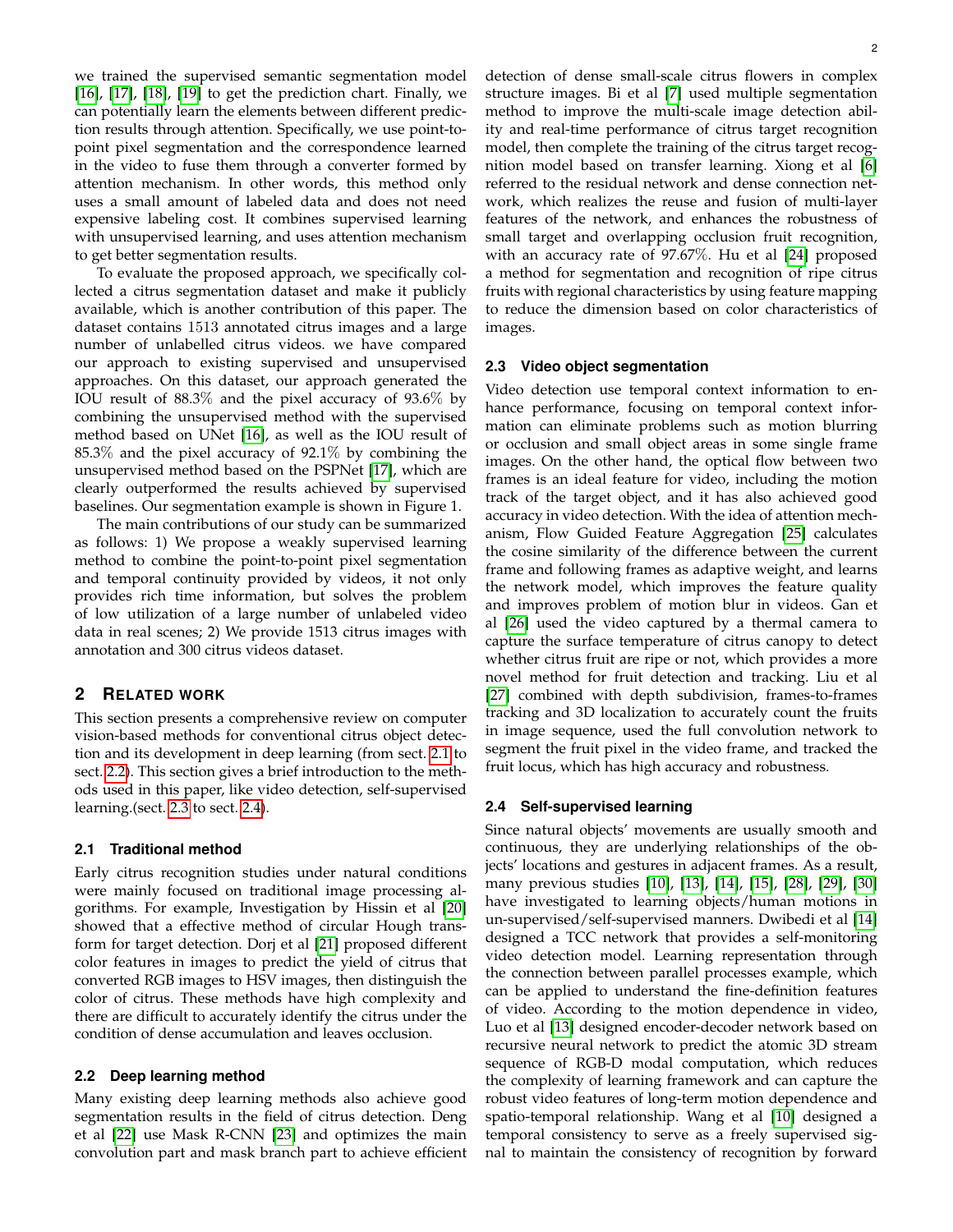tracking and backward tracking, and to be competitive with strongly supervised learning, which can encode objects' dynamics. Ajabri et al [\[15\]](#page-5-14) treated multiple frames in a video as a sequence of spatio-temporal graphs, and shares directional edges in temporally adjacent nodes to learn representational features by random wandering and temporal consistency in the absence of data labels in the video.

# **3 THE PROPOSED METHOD**

The proposed approach consists of three modules: an encoder-decoder network trained with annotated static citrus images (sect. [3.1\)](#page-2-0), a temporal network that learns temporal correspondences between frames, which provides temporal constraints of the detected citrus between frames (Sect. [3.2\)](#page-2-1) and a fusion network that takes advantages of both static frame-based citrus prediction and citrus's temporal correspondence between frames (Sect. [3.3\)](#page-2-2). Consequently, the learnt temporal network can provide extra temporal correspondence information helping the supervised learned network to better segment citrus. Importantly, this temporal network is trained in an unsupervised manner without requiring any labels.

# <span id="page-2-0"></span>**3.1 Supervised learning of citrus segmentation network**

In this section, we trains four popular generative network for the supervised learning-based citrus segmentation. In particular, we employ FCN [\[18\]](#page-5-17), UNet [\[16\]](#page-5-15), PSPNet [\[17\]](#page-5-16), DeepLabv3 [\[19\]](#page-5-18), as they have been widely applied to various image generation applications and achieved excellent performance. Among these networks, Unet has achieved the best results, it can combine high-level and low-level features to provide context semantic information in the process of segmentation, the semantics is simple and clear, and the model parameters are few, which is beneficial to the segmentation of citrus.

We annotate a small number of citrus images, use label to annotate, extract each citrus contour, fine tune them based on the pre-training weight, use the structure of encoderdecoder with ResNet-50 [\[31\]](#page-6-10) as the feature extractor. We set the loss function as BCE with logits loss, use this model to roughly determine the position of each frame of citrus video.

# <span id="page-2-1"></span>**3.2 Unsupervised temporal modeling of citrus in videos**

In the practical application of citrus picking and positioning, the position of the detected citrus, the rotation degree and light conditions of the citrus can be changed between frames. However, the CNNs that trained with annotated static images can not capture such temporal information which are crucial to position and segment citrus. While manually annotate video frames is time-consuming and expensive, we propose to learn such information from a large number of unlabeled videos in a unsupervised manner.

Our model uses a self-monitoring method to learn the correspondence of virtual language, and uses the time cycle consistency as the free monitoring signal to complete the target segmentation. We cut 80 \* 80 image blocks randomly from 256 \* 256 video frames, use Resnet50 to extract features,

take middle-level features of time context in video for block matching, calculate affinity matrix by L2 normalization and point multiplication, then add convolution layer for affine transformation, and self supervise learning embedded features of each frame. The model by tracking backward and then forward, and takes the inconsistency between the starting point and the ending point as the loss function. In order to minimize the loss and maintain the consistency of recognition, through cross frame recognition to learn and optimization, get the correspondence of citrus changes in practical application.

## <span id="page-2-2"></span>**3.3 Citrus segmentation using static and temporal features**

In order to segment and locate citrus more accurately, we propose a weakly supervised learning method, which uses the temporal constraints between consecutive frames provided by the unsupervised model to constrain the citrus prediction images obtained by the supervised learned encoderdecoder network. We uses converter to learn the relationship between the two prediction images, so as to focus on the concerns of citrus images, it makes the segmentation result more accurate.

Considering the different data distribution between different results, the cross model converter is used to construct the interaction information between different models. Through one-dimensional convolution dimension reduction, the two input features are mapped to the same dimension, and segmentation predictions of supervised learned model can be further enhanced by the such temporal constraints. After obtaining the temporal information, we add the location information to encode it, use the transformer structure based on self attention to model, and map and predict the structural features of the spliced transformer. The fusion network is optimized and iterated by supervised learning of prediction results and labels.

# **4 EXPERIMENTS**

In this section, we will describe the different types of data we collect. We show the training details of different models and report the performance of each model. Then summarize the ablations for other components of our method. For the sake of unified standards, the three model test sets we use are all the test sets of unsupervised models.

#### **4.1 Databases**

We evaluated supervised method on the citrus image dataset. The image database consists of 1513 citrus images and labels with a resolution of 1920\*1080, it was collected at a distance of one meter from citrus fruit trees under natural light. Considering the corresponding relationship between labels and data and ensuring uniform distribution of database, we use 1200 citrus images as training set and 313 citrus images as verification set.

In order to get temporal information, we collected dataset containing citrus videos. The video database consists of recorded videos in which the citrus being picked and shaken. In normal light, we collected 300 videos, with an average of 30-40 seconds per video, the frame rate is 30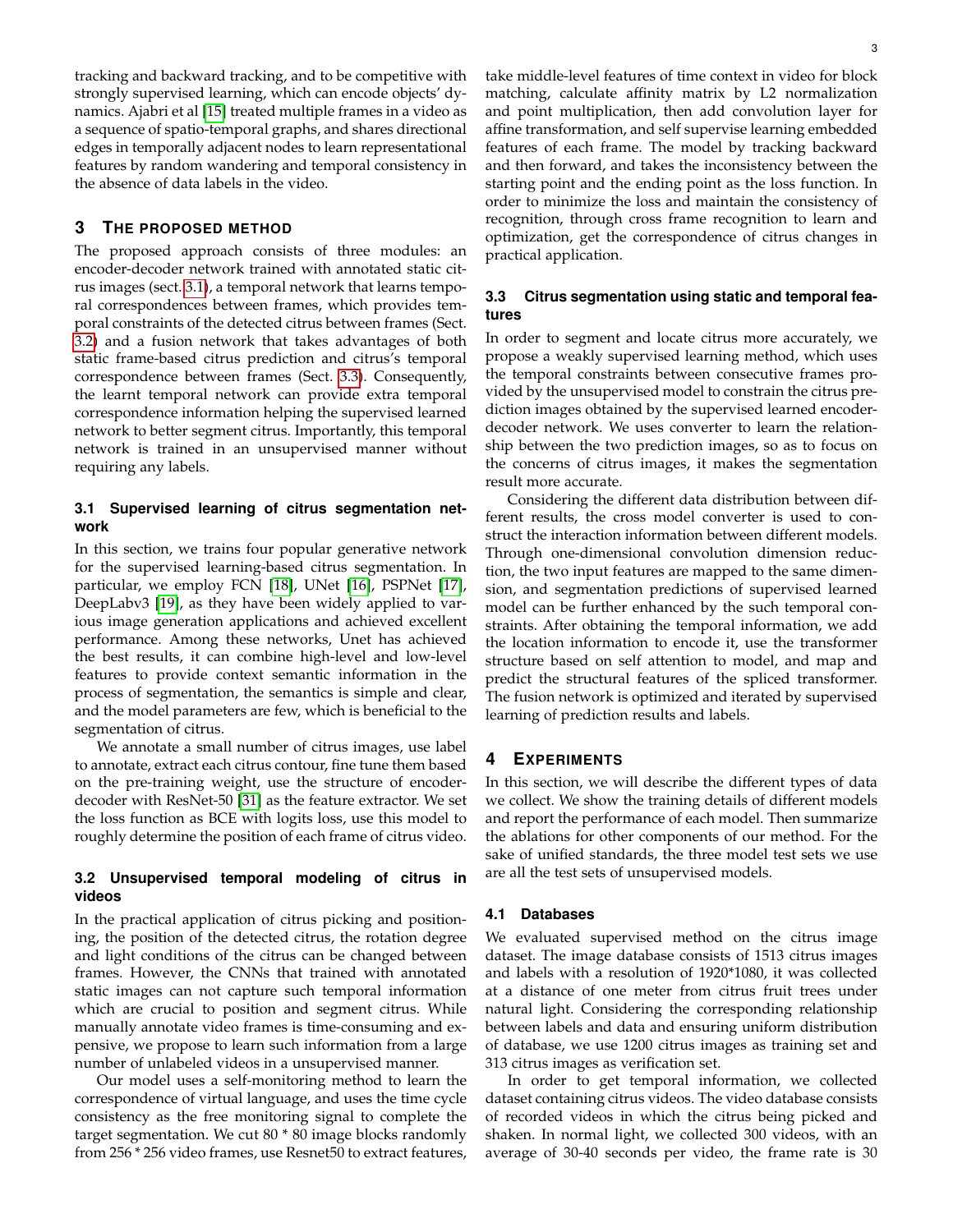

Fig. 2: Our model is divided into three main parts: supervised learning, unsupervised learning and fusion network using static and temporal features.

frames per second. We selected 60 videos, extracted one image every 5 frame, labeled them manually. And set 20 videos as the test set. We use the remaining 240 videos as the training data of the unsupervised model training.

For fusion networks, we use the prediction results generated by supervised model and unsupervised model, and take 30 video results as the training set and 10 videos as the verification set.

# **4.2 Implementation detail and metrics**

Training. The training environment of all models is Ubuntu 18.04 and the processor is e5-2620 V4@2.10GHz, 8-core, 16GB ram, NVIDIA geforce RTX 2080ti. We train the following four supervised models (FCN [\[18\]](#page-5-17), UNet [\[16\]](#page-5-15), DeepLabv3 [\[19\]](#page-5-18), PSPNet [\[17\]](#page-5-16)) with batch size of 8, for 60 epochs. For unsupervised model, We first extract the video frames and adjust the resolution of each frame to 256 \* 256. We use the basic feature to extract network resnet50, set the optimizer as SGD and the learning rate as 0.0002. When training the fusion model, we set batch size is 4, the learning rate as 0.003 and the optimizer is Adam.

Inference. At test time, we use the unsupervised network and give the initial label of the first frame to pass it into other frames of the video. At the same time, we make the trained supervised model get the segmentation results of the test set and put them into the fusion network for testing. We follow the standard metrics including precision (P) and intersection over union (IOU). P is defined as follows:

$$
P = \frac{num\_pixel(pred = gt)}{num\_pixel(total)} \tag{1}
$$

While  $num\_pixel(pred = gt)$  means predicted value equals the number of pixels in the real label,  $num\_pixel(total)$  is the number of pixels in the image, *pred* and *true* represent

the predicted pixel value and the real label of citrus. IOU is be defined as:

$$
IOU = \frac{Area \quad of \quad Overlap}{Area \quad of \quad Union} = \frac{A_{pred} \cap A_{true}}{A_{pred} \cup A_{true}} \tag{2}
$$

While  $A_{pred}$  means the predicted citrus region,  $A_{true}$  means the real citrus region.

#### **4.3 Comparison to existing approaches**

Table 1. compares the proposed combination approach with several four supervised baselines and a unsupervised baseline. Firstly, it is clear that both supervised and unsupervised approaches can already provide good segmentation performance, where supervised models still clearly better than the unsupervised model. In addition, despite supervised trained UNet and PSPNet already achieved over 90% precision, the proposed approach uses the unsupervisedlearned citrus movement information to bring extra benefit, allowing it achieving the best performance over all evaluated models, which demonstrated the capability of the proposed approach.

| supervised models       | р     | <b>IOU</b> |
|-------------------------|-------|------------|
| <b>FCN [18]</b>         | 0.873 | 0.863      |
| PSPNet [17]             | 0.909 | 0.840      |
| DeepLabv3 [19]          | 0.879 | 0.854      |
| <b>UNet [16]</b>        | 0.912 | 0.871      |
| Unsupervised model [10] | 0.789 | 0.704      |
| Ours                    | 0.936 | 0.883      |

TABLE 1: We tested four supervised learning models and unsupervised learning citrus segmentation results under the same standard.

We use a video based unsupervised model to learn temporal information and correspondence, and provide test indicators, detailed in [\[32\]](#page-6-11), results as seen in Table 2.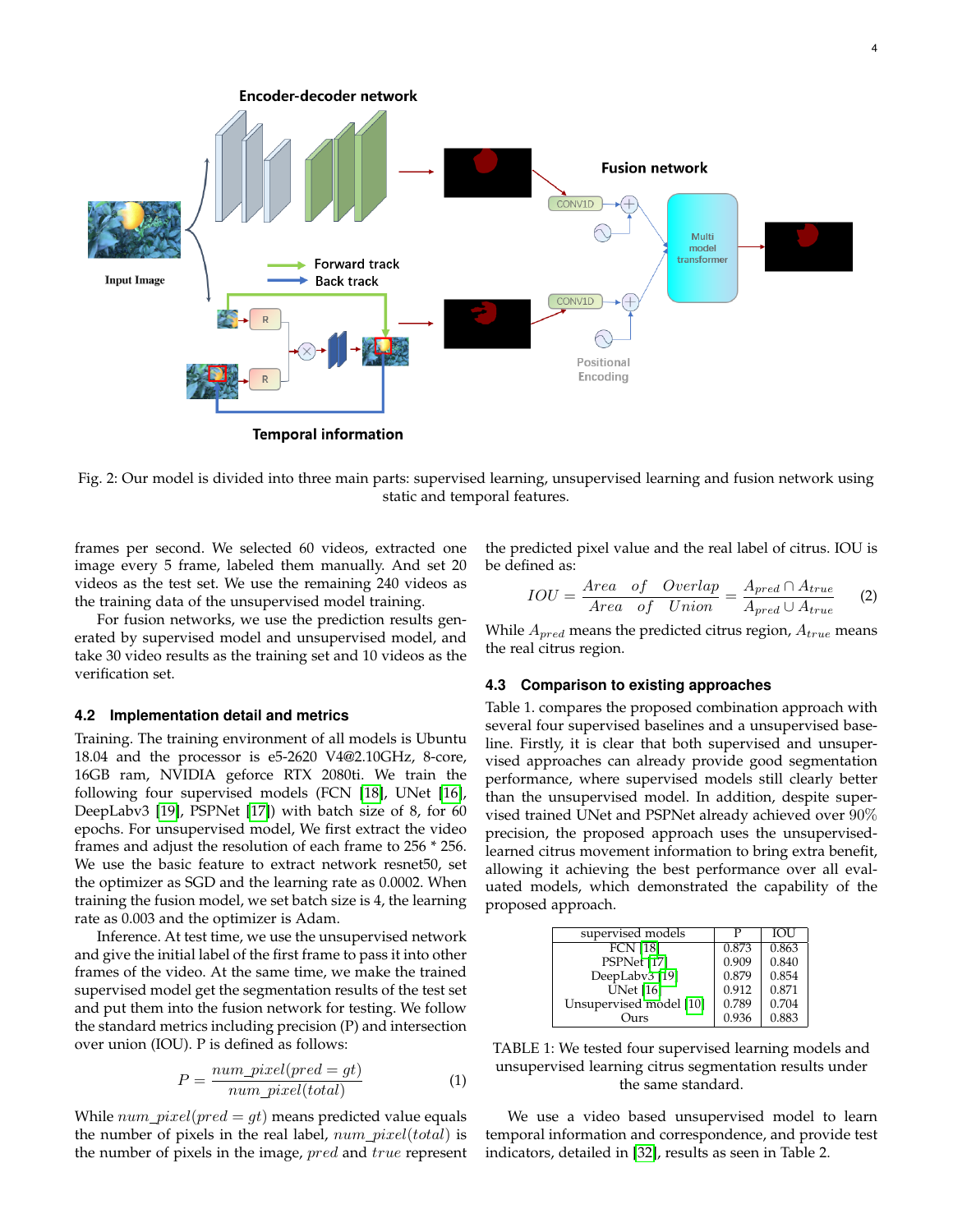

Fig. 3: We show the visualization effect of the following methods and manual annotation: four supervised learning models of citrus segmentation network, an unsupervised learning model to obtain temporal information from videos, and the model combines static and temporal information.

| I-mean | l-recall | I-decay | F-mean | F-recall | F-decav |
|--------|----------|---------|--------|----------|---------|
| 0.704  | 0.898    | በ በ62   | 0.663  | 0.779    |         |

TABLE 2: We verified the effect of our citrus testset on the standard of video segmentation.

## **4.4 Ablation studies**

In order to show the contribution from fusion model, we design four segmentation baselines to compare the results of our fusion network. In each fusion network, it is better than the baseline based method in the citrus test set. For example, compared with UNET, the fusion networks get P and IOU can reach 93.6% and 88.3% which are 2.4% and 1.2% higher than the original model. For FCN, our model a 2.8% increase in precision and 1.4% in IOU. Similarly, we do the same operation on DeepLabv3, which achieves the precision of 89.3% and IOU of 85.7%. We also tested our model on PSPNet, the indicators were improved by 1.2% point and 1.3% point, as shown in Figure 4, where the

green histogram is our method, and the blue is the original baselines. These results show that our fusion model can get better segmentation effect than baseline.

In order to facilitate comparison, we use a simple weighted fusion method to stack the results of the supervised model and unsupervised model, then compare them with fusion model. We use the UNet model to compare it with the results shown in Table 3. We think that the common fusion method can not learn the characteristics of the two results, which proves the feasibility of using the fusion model again. We visualize our model in Figure 3.

| supervised models | D     | <b>IOU</b> |
|-------------------|-------|------------|
| Weighted mean     | 0.814 | 0.769      |
| Ours <sup></sup>  | 0.936 | 0.883      |

TABLE 3: We used a simple image weighted average to compare our model.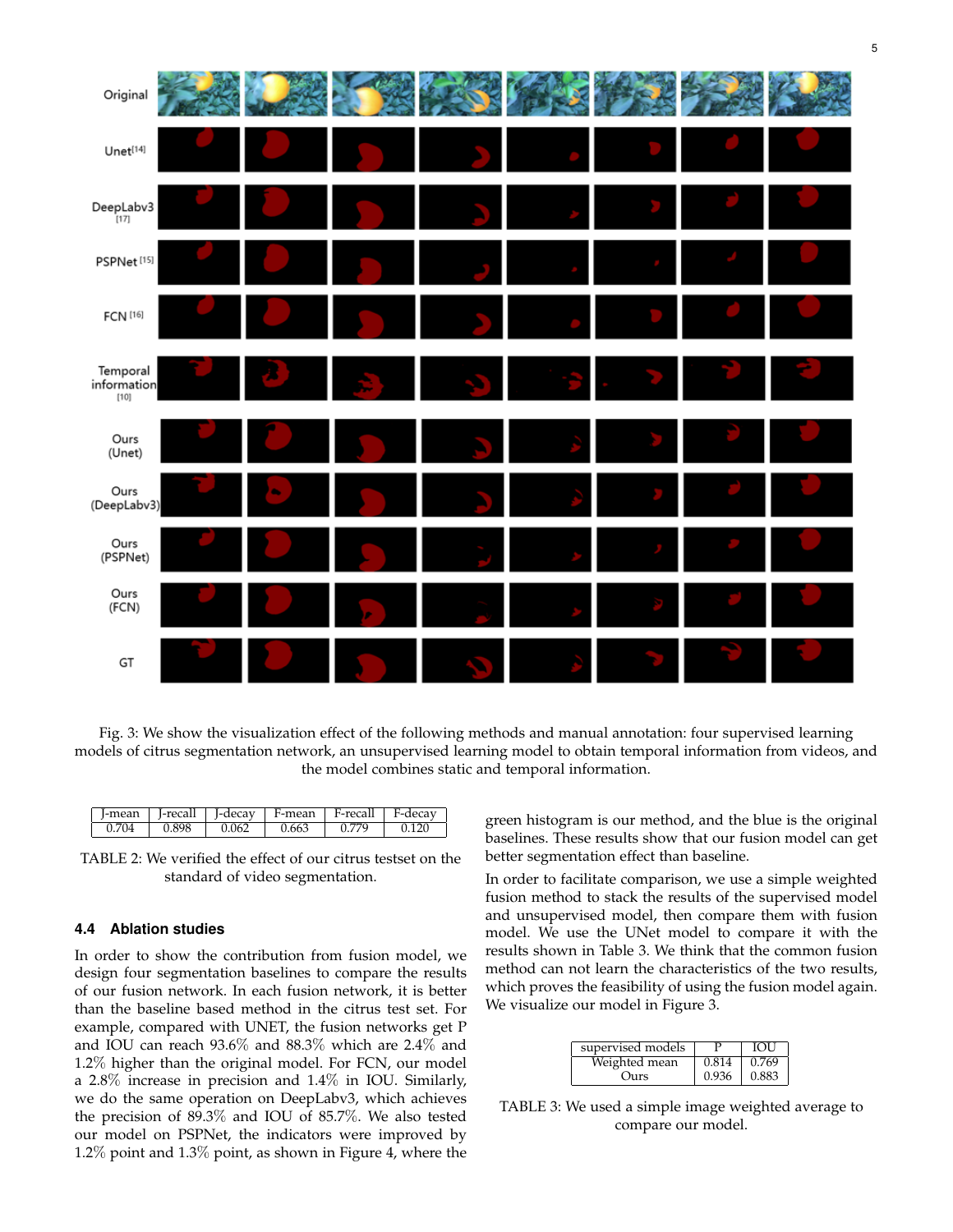

Fig. 4: We tested four supervised learning segmentation methods and our methods.

## **5 CONCLUSION**

We propose a cooperative citrus segmentation method for video of learning temporal information and pixel level generation at the same time. The architecture consists of three parts: (1) supervised baselines: we use several encoderdecoder baselines to roughly detect the position of citrus in each frame. (2) unsupervised model: we design an unsupervised video segmentation method to learn the change rule of Citrus between adjacent frames, and take it as a constraint. (3) Fusion model: we use the fusion network with attention mechanism to combine the correspondence and location information of citrus, improve the segmentation results. We evaluated the proposed method on the collected image/video citrus dataset, showing that it is better than all supervised learned baselines.

As explained above, the performance of add pixel position and temporal information is available, we try our best to reduce the trouble of manual annotation and achieve good results with a small amount of annotation. We hope that the method in this work can be helpful to the field of citrus segmentation.

## **REFERENCES**

- <span id="page-5-0"></span>[1] Lee, Malrey, Yun, Sang-seok, Dorj, and Ulzii-Orshikh, "An yield estimation in citrus orchards via fruit detection and counting using image processing," *Computers and Electronics in Agriculture*, 2017.
- <span id="page-5-1"></span>[2] H. Xu and Y. Ying, "Citrus fruit recognition using color image analysis," *Proceedings of Spie the International Society for Optical Engineering*, vol. 5608, pp. 321–328, 2004.
- <span id="page-5-2"></span>[3] W. Chen, S. Lu, B. Liu, G. Li, and T. Qian, "Detecting citrus in orchard environment by using improved yolov4," *Scientific Programming*, vol. 2020, no. 1, pp. 1–13, 2020.
- <span id="page-5-3"></span>[4] R. C. Harrell, P. D. Adsit, R. D. Munilla, and D. C. Slaughter, "Robotic picking of citrus," *Robotica*, vol. 8, no. 04, pp. 269–278, 1990.
- <span id="page-5-4"></span>[5] X. Ye, K. Sakai, M. Manago, S. I. Asada, and A. Sasao, "Prediction of citrus yield from airborne hyperspectral imagery," *Precision Agriculture*, vol. 8, no. 3, pp. 111–125, 2007.
- <span id="page-5-5"></span>[6] X. Juntao, Z. Zhenhui, L. Jiaen, Z. Zhuo, L. Bolin, and sun Baoxia, "orange recognition method in night environment based on improved yolo v3 network," *Journal of agricultural machinery*, vol. v.51, no. 04, pp. 206–213, 2020.
- <span id="page-5-6"></span>[7] B. song, G. Feng, C. Junwen, and Z. Lu, "citrus target recognition method based on deep convolution neural network," *Journal of agricultural machinery*, vol. 50, no. 05, pp. 188–193, 2019.
- <span id="page-5-7"></span>[8] H. Gan, W. S. Lee, and V. Alchanatis, "A prototype of an immature citrus fruit yield mapping system," 2017.
- <span id="page-5-8"></span>[9] J. Lezama, K. Alahari, J. Sivic, and I. Laptev, "Track to the future: Spatio-temporal video segmentation with long-range motion cues," in *Computer Vision & Pattern Recognition*, 2011.
- <span id="page-5-9"></span>[10] X. Wang, A. Jabri, and A. A. Efros, "Learning correspondence from the cycle-consistency of time," in *Proceedings of the IEEE Conference on Computer Vision and Pattern Recognition*, pp. 2566–2576, 2019.
- <span id="page-5-10"></span>[11] S. Song, S. Jaiswal, E. Sanchez, G. Tzimiropoulos, L. Shen, and M. Valstar, "Self-supervised learning of person-specific facial dynamics for automatic personality recognition," *IEEE Transactions on Affective Computing*, 2021.
- <span id="page-5-11"></span>[12] Y.-T. Hu, J.-B. Huang, and A. G. Schwing, "Unsupervised video object segmentation using motion saliency-guided spatiotemporal propagation," in *Proceedings of the European conference on computer vision (ECCV)*, pp. 786–802, 2018.
- <span id="page-5-12"></span>[13] Z. Luo, B. Peng, D. A. Huang, A. Alahi, and L. Fei-Fei, "Unsupervised learning of long-term motion dynamics for videos," in *2017 IEEE Conference on Computer Vision and Pattern Recognition (CVPR)*, 2017.
- <span id="page-5-13"></span>[14] D. Dwibedi, Y. Aytar, J. Tompson, P. Sermanet, and A. Zisserman, "Temporal cycle-consistency learning," in *Proceedings of the IEEE Conference on Computer Vision and Pattern Recognition*, pp. 1801– 1810, 2019.
- <span id="page-5-14"></span>[15] A. Jabri, A. Owens, and A. A. Efros, "Space-time correspondence as a contrastive random walk," 2020.
- <span id="page-5-15"></span>[16] O. Ronneberger, P. Fischer, and T. Brox, "U-net: Convolutional networks for biomedical image segmentation," 2015.
- <span id="page-5-16"></span>[17] H. Zhao, J. Shi, X. Qi, X. Wang, and J. Jia, "Pyramid scene parsing network," in *2017 IEEE Conference on Computer Vision and Pattern Recognition (CVPR)*, 2017.
- <span id="page-5-17"></span>[18] J. Long, E. Shelhamer, and T. Darrell, "Fully convolutional networks for semantic segmentation," *IEEE Transactions on Pattern Analysis and Machine Intelligence*, vol. 39, no. 4, pp. 640–651, 2015.
- <span id="page-5-18"></span>[19] L. C. Chen, Y. Zhu, G. Papandreou, F. Schroff, and H. Adam, "Encoder-decoder with atrous separable convolution for semantic image segmentation," *Springer, Cham*, 2018.
- <span id="page-5-19"></span>[20] R. Hussin, M. R. Juhari, N. W. Kang, R. C. Ismail, and A. Kamarudin, "Digital image processing techniques for object de-